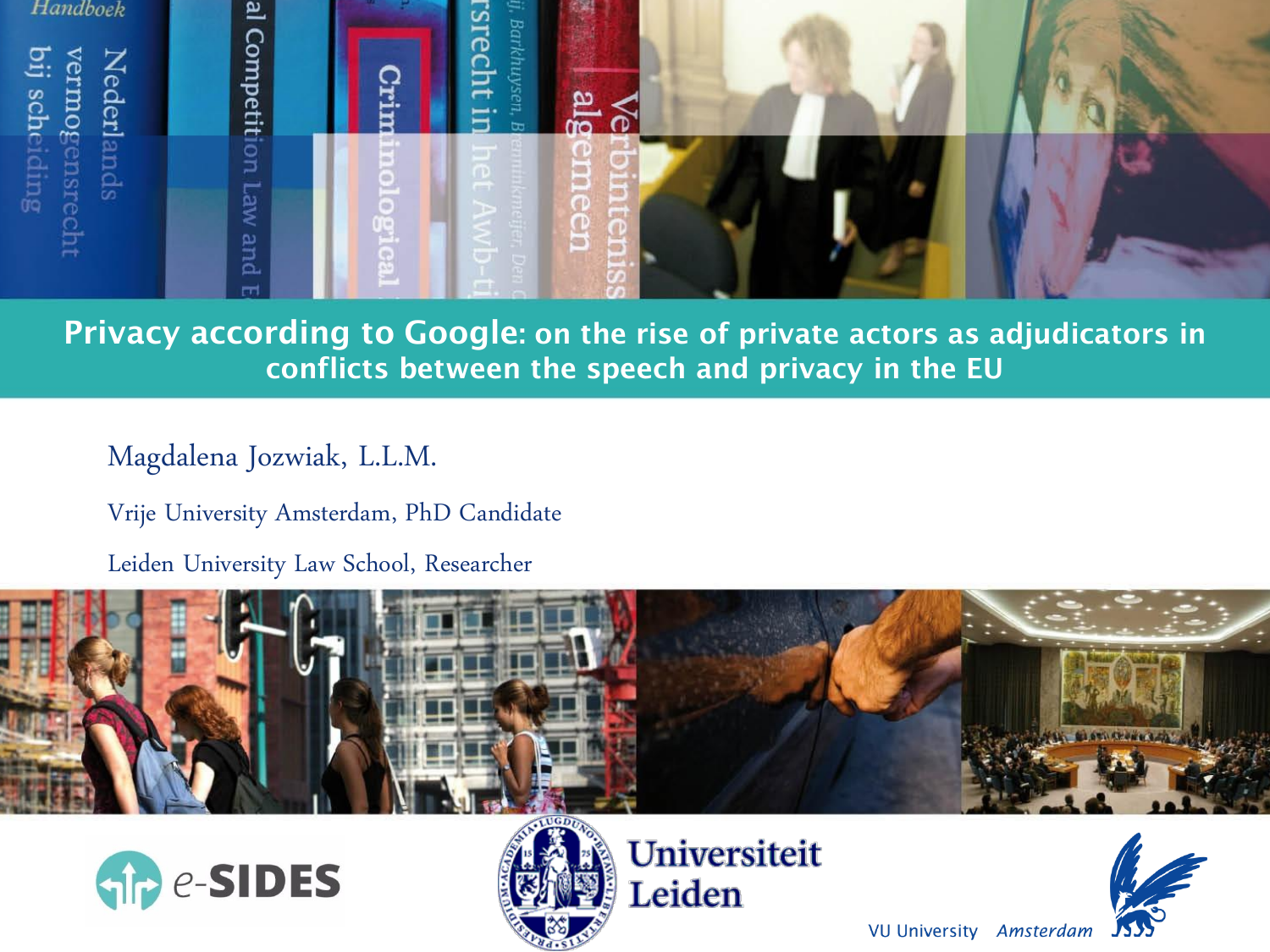

#### The idea of the 'normative loop'

1. The concept of privacy: privacy as a social norm, ascriptive distinction between public and private (e.g. Lillo-Stenberg v. Norway)

2. The concept of freedom of expression: the idea of public discourse, normative: 'the focus must be on whether the publication is in the interest of the public and not whether the public might be interested in reading it', Mosley v. UK)

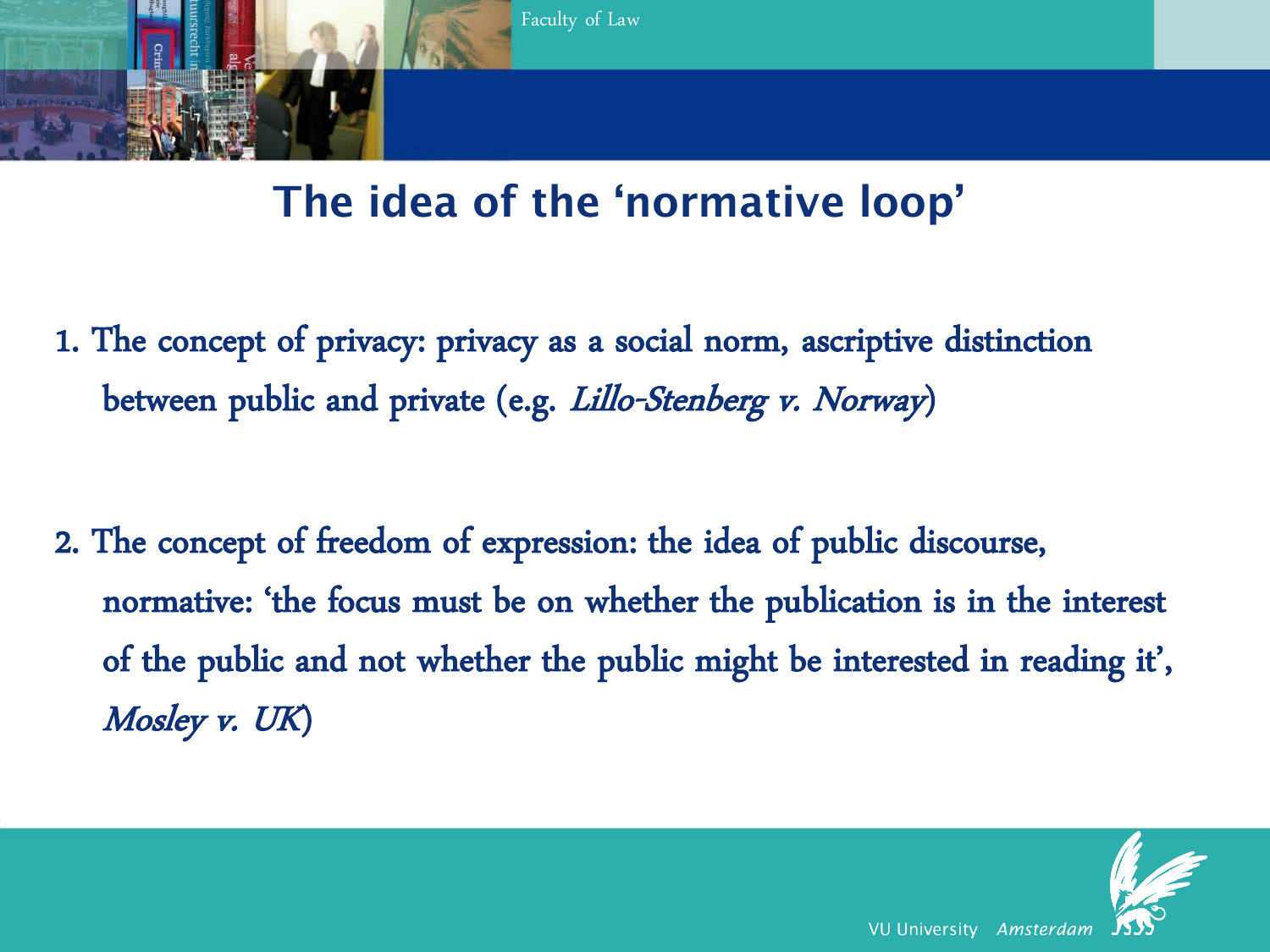

### Online speech and the gaps in the normative loop

- a) The reasons for the gap parallel, non-homogenous communities
	- The problem of efficiency
	- The problem of legitimacy
- b) How to remedy the gap?
	- Taking over the decision making by private platforms
	- Globalization of norms

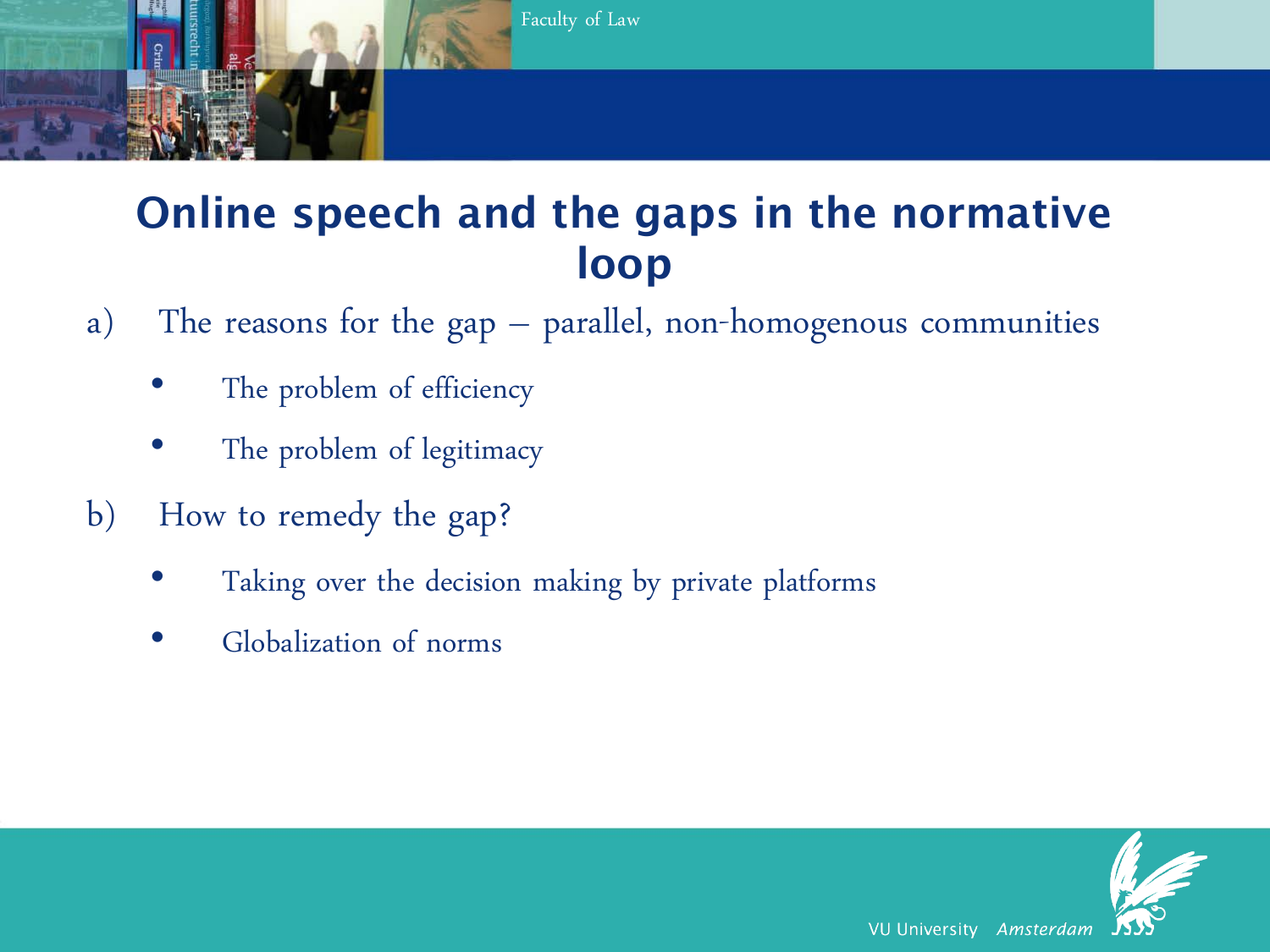

### Selected issues:

• The issue of platform power: impacting the rights of individuals and dominating the public sphere (not merely gatekeepers but also designers of our normative realities)

• The role of the EU law: emerging hierarchy of values and incentives' structure

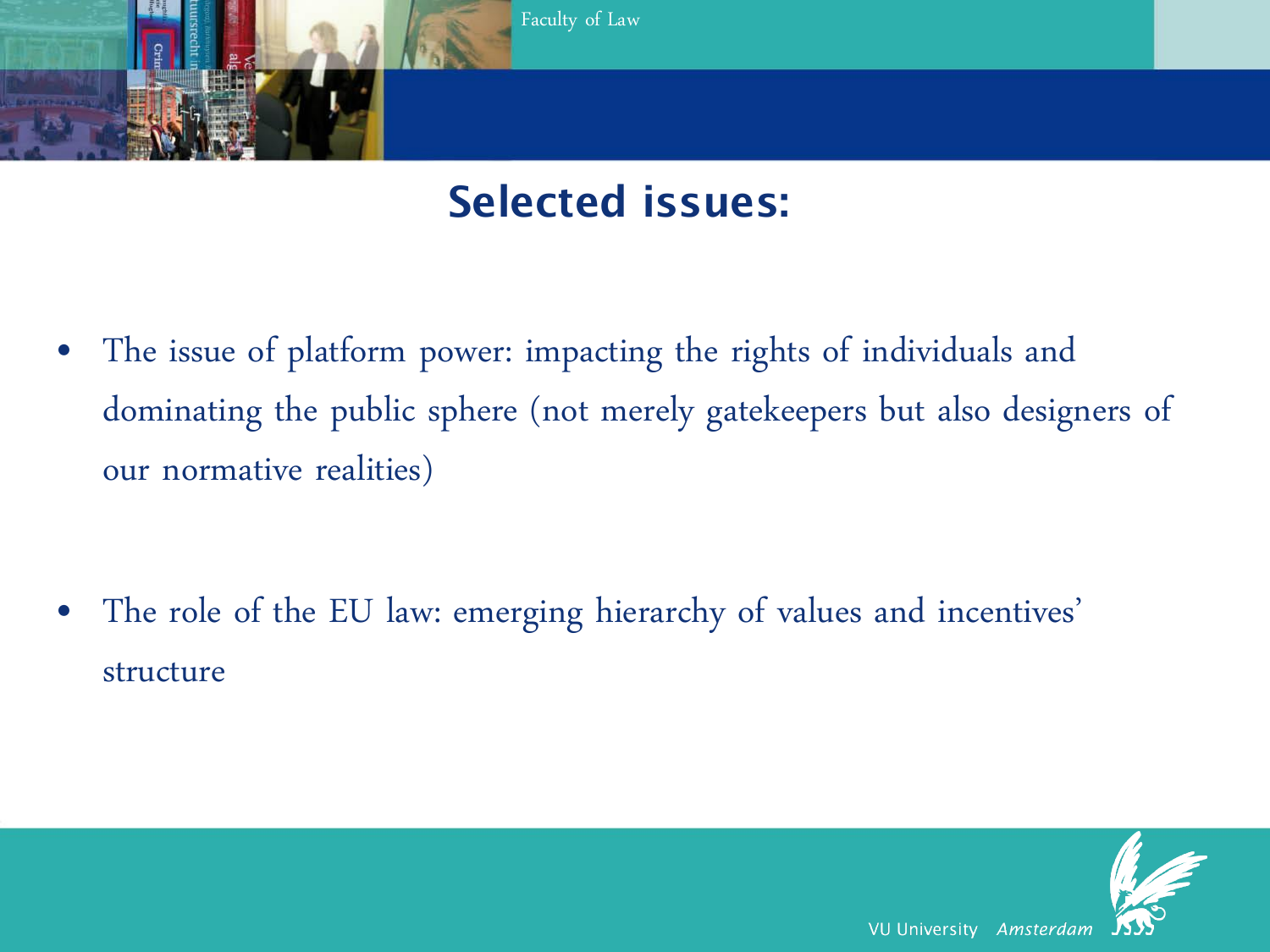

## Further issues for discussion:

- What shapes the normative commitments of the private communicative platforms in the context of online speech and privacy?
- How are the rights balanced in the context of private platforms?
- What power shifts are ultimately resulting from such attribution of decision making processes of constitutional character to private actors?
- How can EU law play a role in this context?